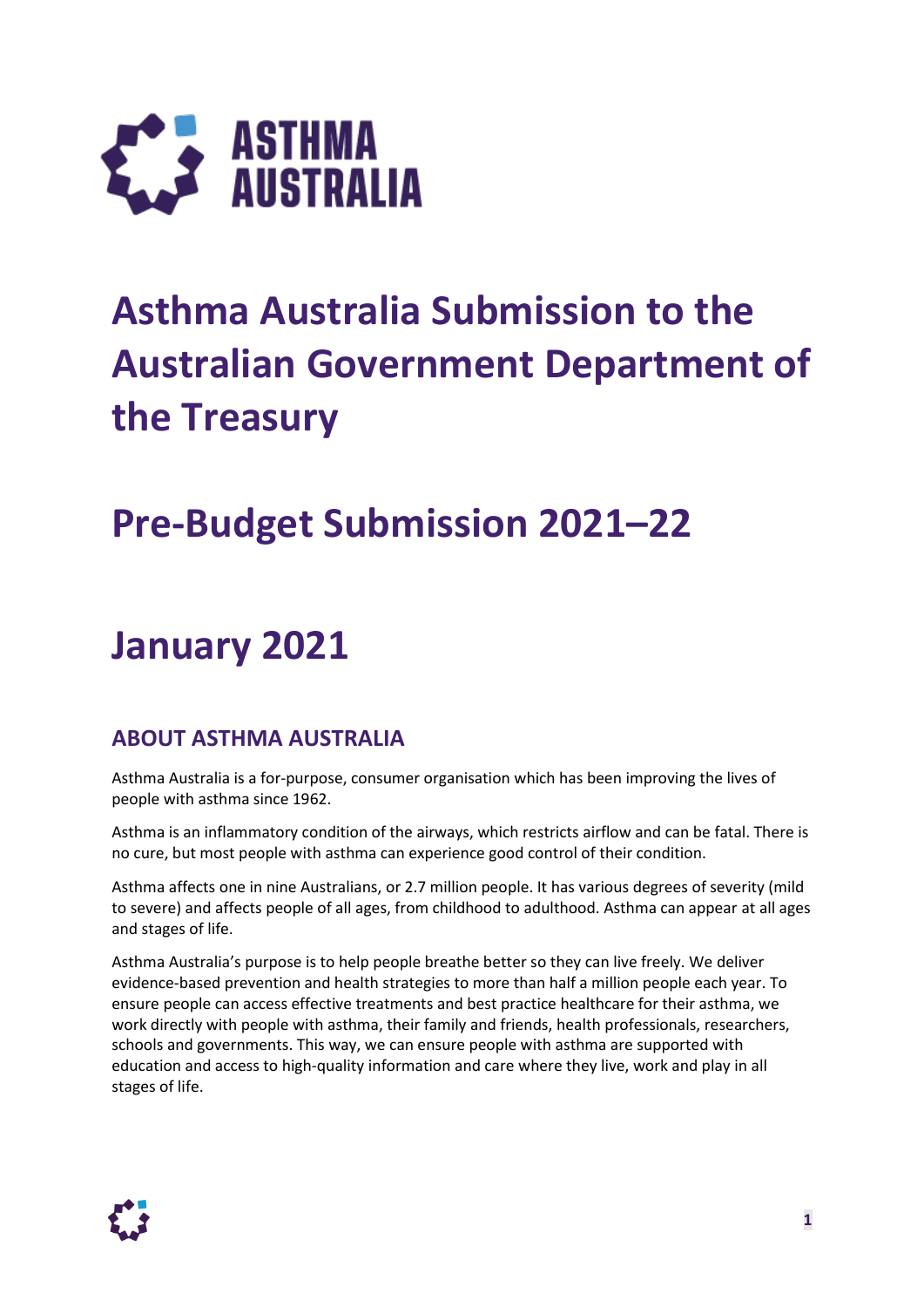## **Asthma in Australia**

Asthma is one of the most common chronic conditions in Australia, with high prevalence rates by international comparison. Around 2.7 million Australians (11% of the total population) have asthma.<sup>1</sup> Asthma affects people of all ages.

People with asthma experience poorer health outcomes and quality of life.<sup>2</sup> People with asthma may live for a long period of time with its associated disability, and experience reduced participation in the workforce, school, childcare, sports and social events. Asthma is the 10<sup>th</sup> leading contributor to the overall burden of disease in Australia and the leading cause of burden of disease for people aged 5-14 years. $3$ 

In 2019, there were 436 deaths due to asthma in Australia.<sup>4</sup> Approximately 400 people die each year due to asthma.<sup>5</sup> Asthma mortality<sup>6</sup> and hospitalisations<sup>7</sup> in Australia are high by international standards. Hospitalisations due to asthma are costly: on average, each emergency department presentation for asthma costs \$443, an uncomplicated hospital admission costs \$2,591 (approximately 1.5 hospital days) and a complicated admission costs \$5,393 (approximately three hospital days).<sup>8</sup> The estimated cost of asthma in Australia in 2015 was \$28 billion.<sup>9</sup> This equates to \$11,740 per person with asthma and includes \$24.7 billion attributed to disability and premature death. 10

### **Introduction**

Asthma Australia welcomes the opportunity to detail funding priorities for the 2021–22 Budget that will benefit the 1 in 9 Australians who have asthma. Our submission focuses on the following priority issues:

- 1. Supporting Australians to protect themselves against the impacts of bushfire smoke and other sources of air pollution
- 2. Increasing investment in preventive health and reducing smoking prevalence
- 3. Improving health literacy and self-management of medical conditions
- 4. Increasing funding to bridge the gap between research-based knowledge and practice and reduce the economic burden of asthma

The 2021–22 Budget is an opportunity to continue and increase investment in health measures. Investing in the above priorities has the potential to deliver significant benefits to people with asthma as well as to the broader community. The ongoing COVID-19 pandemic continues to reinforce the importance of public health. Prevention should be at the top of the health agenda with the *National Long Term Health Plan* reforms well underway. The *National Preventive Health Strategy* in particular holds strong potential to improve health and quality of life outcomes. We know that investing in preventive health delivers strong returns. Finally, the smoke crisis that accompanied the catastrophic 2019–20 bushfires revealed the need to invest in consumer education so people can protect themselves against the negative impacts of unhealthy air.

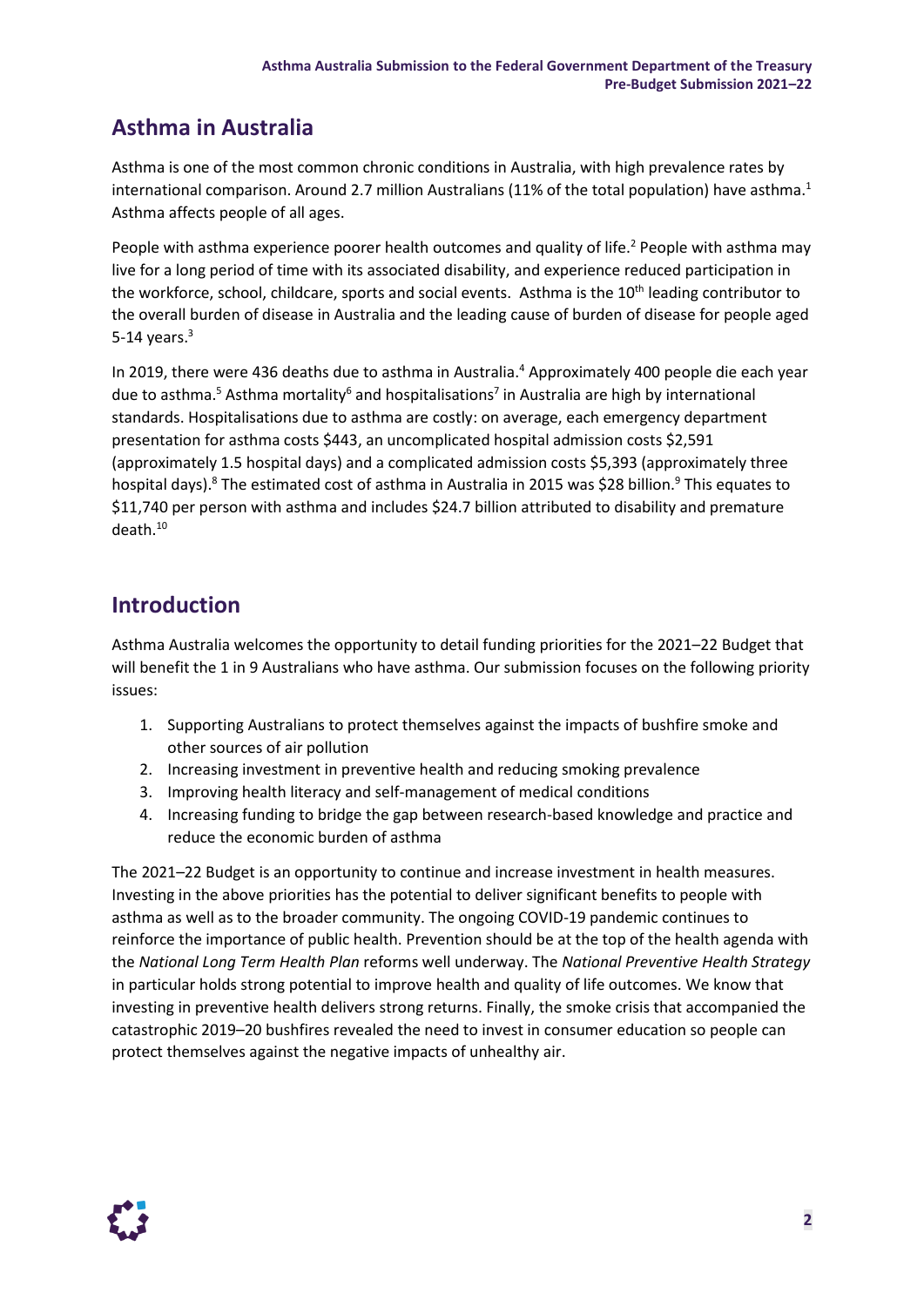# **Funding priority 1: Supporting Australians to protect themselves against the impacts of bushfire smoke and other sources of air pollution**

The catastrophic 2019–20 bushfires caused a public health emergency with millions of Australians exposed to bushfire smoke for prolonged periods. The bushfire smoke crisis added to the direct bushfire impacts already felt by communities threatened by the fires.

Bushfire smoke emits airborne particles which can be harmful to people's health. People with respiratory conditions including asthma are particularly vulnerable to the negative impacts of bushfire smoke exposure, as are people with cardiovascular disease, type 2 diabetes, pregnant people, infants, children and elderly people.<sup>11</sup>

Asthma Australia's research has shown existing public health messaging did not appear to help Australians seeking to reduce their exposure to bushfire smoke during the 2019-20 bushfires. Our survey of 12,000 people conducted during the bushfires revealed exposure to smoke resulted in financial strain, reduced social participation and poor mental health for many respondents. Respondents with asthma were more likely to report these outcomes.

We are beginning to understand the health and financial impacts of the 2019–20 bushfire smoke crisis in more detail. Modelling has estimated bushfire smoke exposure resulted in 417 excess deaths, 1,124 hospitalisations for cardiovascular problems, 2,027 hospitalisations for respiratory problems, and 1,305 emergency department presentations for asthma*.* <sup>12</sup> The cost of this health burden has been estimated at \$1.95 billion.<sup>13</sup>

### **PROPOSAL: Provide funding of \$1.5m over two years to Asthma Australia for an AirSmart health promotion campaign to minimise the health impacts of poor air quality**

Asthma Australia is seeking funding to develop, implement and test an AirSmart health promotion campaign. Our Bushfire Smoke Impact Survey showed that Australians are not able to protect themselves during periods of sustained bushfire smoke. They need real time, local air quality information as well as guidance on the appropriate strategies to employ in response to worsening air quality in order to minimise health impacts.

An AirSmart campaign would educate and empower people with the information, tools and strategies they need to minimise or avoid exposure to unhealthy air. This would include targeted information for people who are particularly vulnerable to poor air quality.

In addition to improving understanding of air pollution levels, AirSmart would improve environmental health literacy. This would help Australians interpret health advice provided during times of crisis and take action to minimise the impact of air pollution on their health.

AirSmart aims to do for exposure to unhealthy air what SunSmart did for exposure to ultraviolet radiation: SunSmart has successfully educated Australians around the dangers of UV and provided strategies to enjoy the outdoors safely through the *Slip, Slop, Slap!* campaign. A recent evaluation of the 20-year campaign in Victoria showed that SunSmart contributed to the reduction in melanoma among younger cohorts.<sup>14</sup>

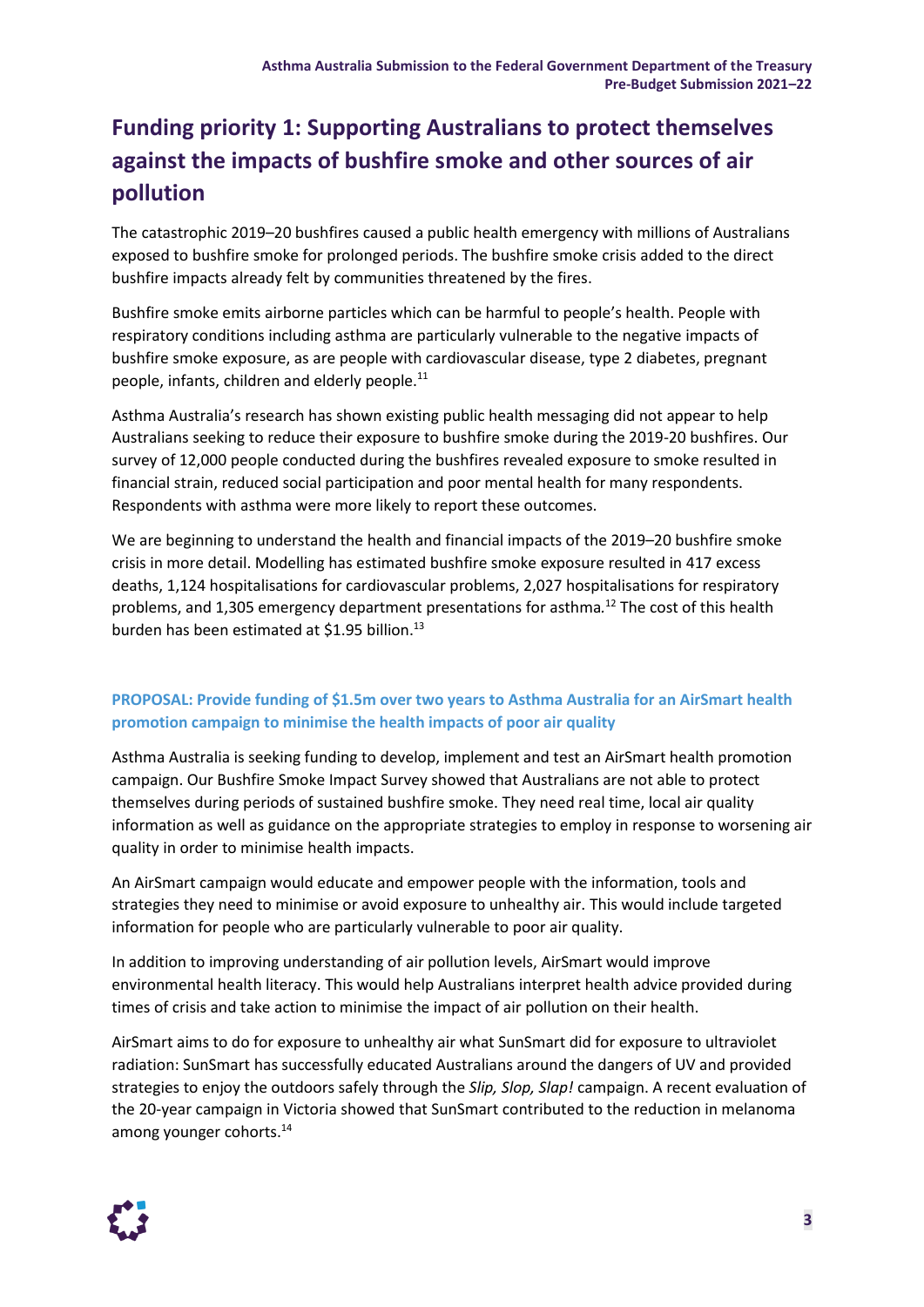The AirSmart concept originated with the Public Health Association of Australia, which articulated the need for the campaign in its pre-Budget submission in January 2020.

Key elements of developing the AirSmart campaign include:

- **Consumer research** to understand the current level of knowledge and understanding in the community, identify insights to develop powerful creative, and test messaging and concepts for resonance.
- Development of a multifaceted **public health promotion campaign** that would use a range of channels in which people seek and are most receptive to messages about air quality.
- Enhance and extend the use of an existing **air quality app**, e.g. AirRater. AirRater provides real time air quality information. Users can record symptoms, and the underlying algorithm will learn at what air quality levels the user experiences symptoms and provide notifications so the user can proactively avoid exposure. AirRater is also a public health research project which users can opt into participating in, providing a valuable mega data set to better understand the health impacts of environmental exposures.

If successful in seeking funding, Asthma Australia would continue to build on learnings to refine and improve the campaign for future bushfire seasons, as well as to broaden the focus of AirSmart beyond bushfire smoke to other airborne pollutants which adversely impact health.

**RECOMMENDATION 1: Asthma Australia seeks funding from the Australian Government of \$1.5M over two years to research, design and test the AirSmart campaign in at least one jurisdiction.**

| <b>Item</b>                                           | 2021/2022 | 2022/2023 |
|-------------------------------------------------------|-----------|-----------|
| Consumer research                                     | \$120,000 |           |
| Health promotion campaign – design and implementation | \$400,000 | \$550,000 |
| Data and technology; app enhancement                  | \$250,000 | \$100,000 |
| Evaluation                                            | \$20,000  | \$60,000  |
| <b>Total</b>                                          | \$790,000 | \$710,000 |

**PROPOSAL: Extend the Essential Medical Equipment Payment to include asthma as an eligible condition and air purifiers as eligible equipment to help low-income Australians limit their exposure to unhealthy air in their homes and the associated health impacts** 

Asthma Australia's Bushfire Smoke Impact Survey revealed the financial burden experienced by people exposed to poor air quality, especially people with asthma. Bushfire smoke contributed to "financial stress" in 25% of people with asthma and 13% of people without asthma.<sup>15</sup> Participants reported the financial impacts of bushfire smoke included the costs of purchasing and running air

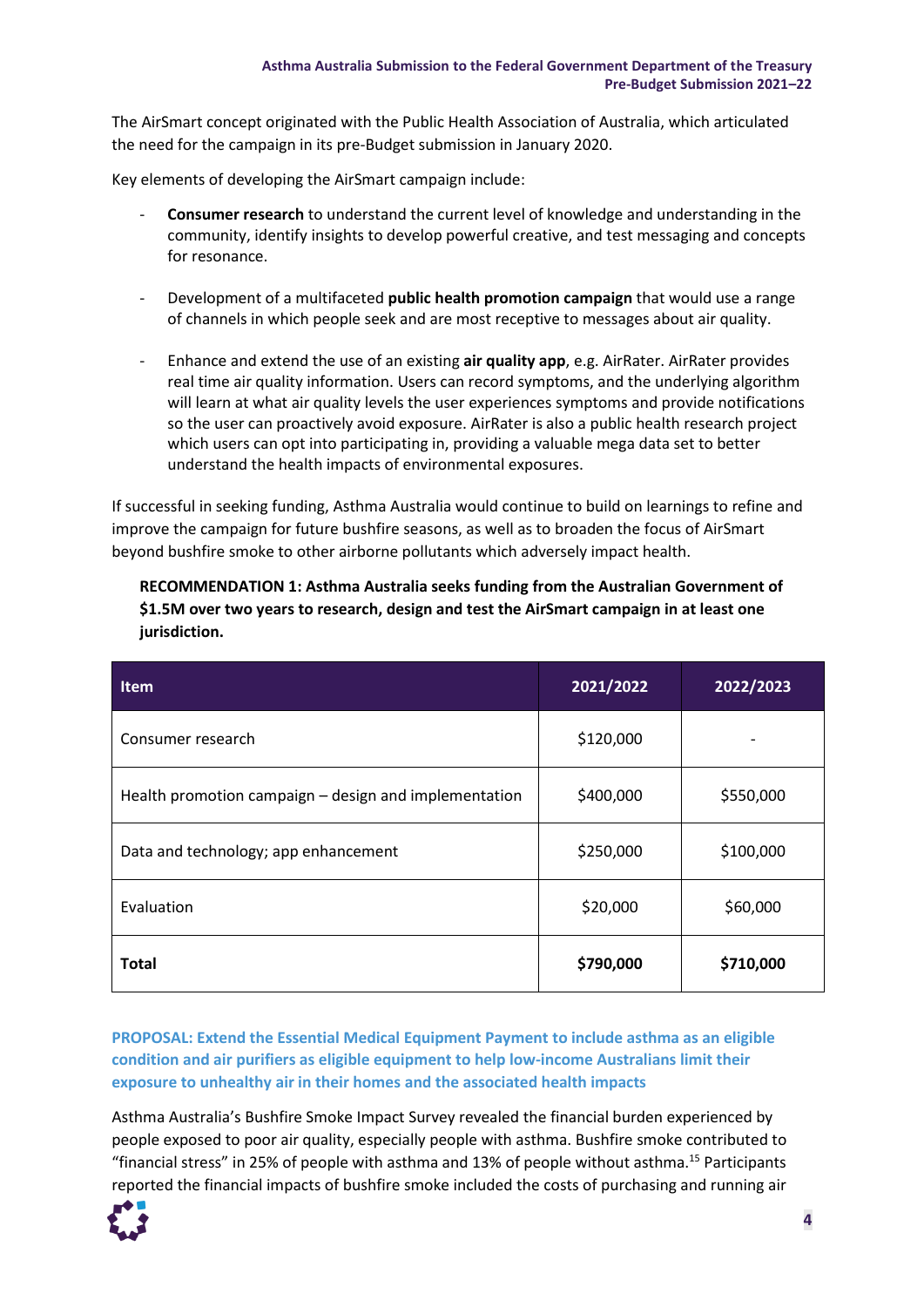conditioners and running air purifiers. Some reported increased financial stress as a result of taking actions to protect themselves, while others said they were unable to take steps to protect themselves due to the costs. 16

For example, one participant in our survey stated in response to how Asthma Australia and governments can support them:

*Financial support would be huge for me, offering free p2 masks, offering discounted ventolin, an air quality update app, discounted air cleaners, better management of bushfires before summer, action on global warming and climate change, more climate and environmental representatives/advocates in government, free asthma checks, free asthma or air quality management kit (masks, info booklet, health information, etc.)*

When air quality is bad, many people with asthma operate air purifiers with HEPA filters or run air conditioning to reduce their risks of an asthma flare-up. Air purifiers can be highly effective in minimising exposure to bushfire smoke when used as recommended by the manufacturer in a wellsealed room.<sup>17</sup> However, the costs of purchasing and running air purifiers and air conditioners during periods of sustained poor air quality can be prohibitive for many people with asthma. Another participant in our survey informed us of their inability to "afford air conditioning" and described "problems buying an air purifier", noting that "[s]ealing an old 60s/70s flat [is] difficult."

The Essential Medical Equipment Program, administered by Services Australia, provides people with a Commonwealth Concession Card who have an eligible medical condition an annual payment of \$160 towards the energy costs for "medically required heating or cooling, and each piece of qualifying essential medical equipment".<sup>18</sup> However, the current scheme does not include asthma as an eligible medical condition to receive the payment for medically required heating or cooling. Further, the scheme does not include air purifiers in the list of eligible medical equipment.

**RECOMMENDATION 2: Asthma Australia asks the Australian Government to extend the 'Essential Medical Equipment Payment' to people with asthma and air purifiers to reduce the financial barrier to minimising the health impacts of bushfire smoke.**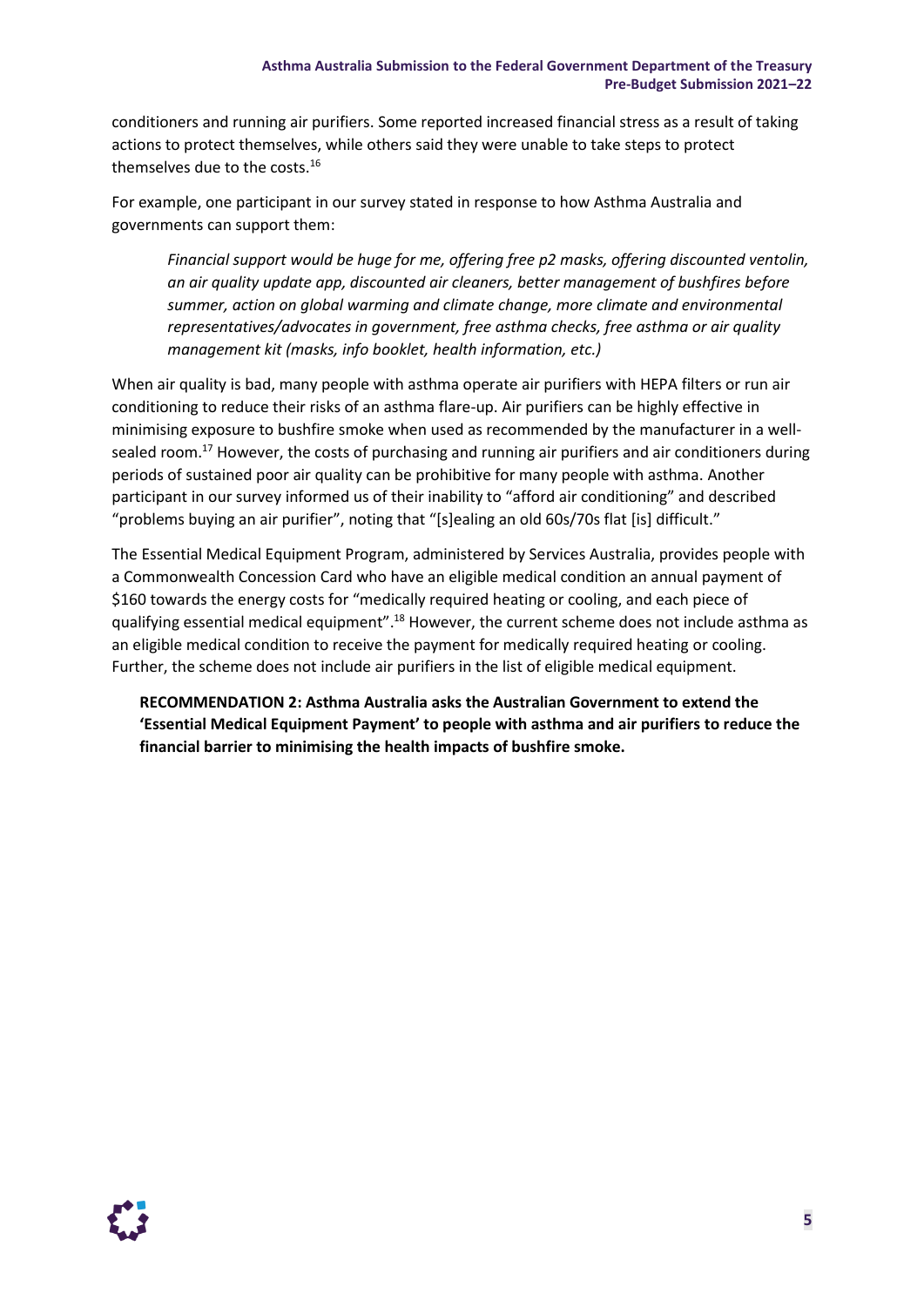## **Funding priority 2: Increasing investment in preventive health and reducing smoking prevalence**

Asthma Australia notes that short-term project grants dominate funding models in Australia, rather than investment into longer-term structural reforms. Sustained investment in preventive health is required to realise significant gains.

Many preventive health interventions are cost-effective, allowing Australians to live longer with better-quality lives and reducing the need to treat expensive diseases. <sup>19</sup> For example, evidence shows that for every dollar invested in selected public health interventions in high income countries, there was a \$14 return on that investment.<sup>20</sup>

For over a decade, the Australian Government's spending on preventive health has equated to less than 2% of the health budget.<sup>21</sup> Without increased and sustained investment in preventive health, our health system will continue to be reactive, treating people whose acute health conditions could have been avoided with earlier intervention.

### **PROPOSAL: Committing to a 5% target of health expenditure for prevention and public health measures**

Asthma Australia strongly supports increasing investment in preventive health. As a fundamental measure to prevent disease and promote good health, Asthma Australia supports calls by public health and consumer stakeholders for a target of 5% of health expenditure for prevention and public health measures.<sup>22</sup> Health economists have suggested that from a cost-effectiveness perspective alone, Australia could and should spend more on preventive health.<sup>23</sup>

**RECOMMENDATION 3: Asthma Australia recommends increased expenditure on preventive health in Australia, including a target of 5% of health expenditure for prevention and public health measures.**

### **PROPOSAL: Investment in the National Preventive Health Strategy**

Preventing disease is one of the main objectives of the Australian Government's *Long Term National Health Plan*. As part of this reform agenda, a National Preventive Health Strategy is being developed which requires funding support to resource implementation and ongoing evaluation.

**RECOMMENDATION 4: Asthma Australia recommends appropriately and adequately resourcing the National Preventive Health Strategy to enable effective implementation, including monitoring and reporting outcomes against baseline measures.**

#### **PROPOSAL: Increased and targeted investment in reducing smoking rates**

Smoking is a leading risk factor for chronic disease and death, including many types of cancer and heart disease. People with asthma are more likely to be current daily smokers compared to people without asthma.<sup>24</sup> People with asthma are also less likely to have never smoked compared to people without asthma.<sup>25</sup> As the Australian Institute for Health and Welfare has noted:

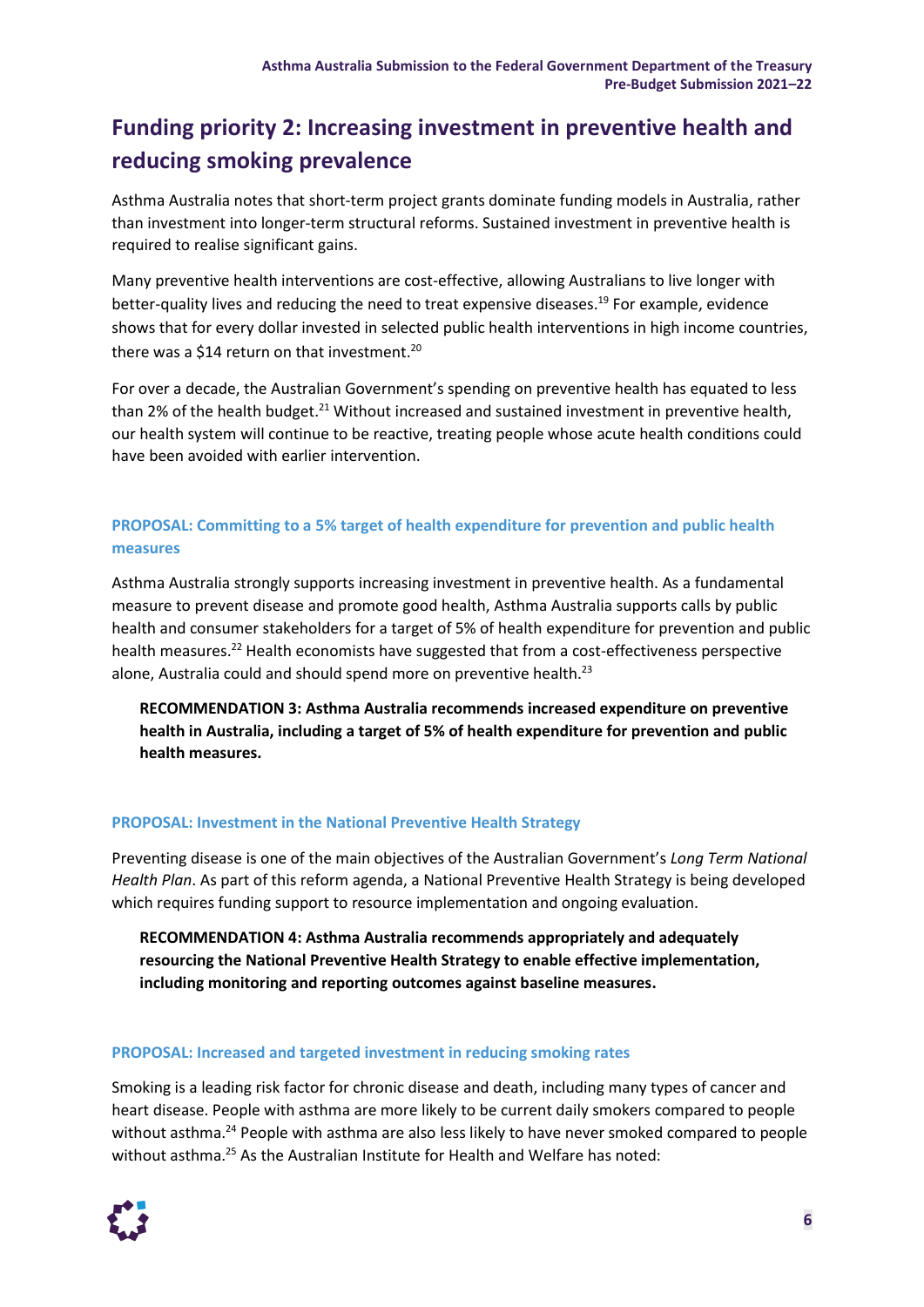*Tobacco use or exposure to environmental tobacco smoke are risk factors associated with the development of asthma. The interaction between exposure to tobacco smoke and development of asthma symptoms varies with age. Parental smoking during pregnancy or infancy is linked to asthma symptoms in children, and smoking by a parent or child/adolescent is linked to asthma symptoms in adolescence. 26*

We therefore strongly support Cancer Council Australia's package to reduce tobacco use that is outlined in their pre-Budget submission. We believe this package of reforms will, together with existing Australian Government initiatives, work to achieve the Government's intention to reduce the national adult daily smoking rate to below 10% of the population by 2025. The Cancer Council's proposals will not only increase revenue for the Government, but will also reduce health care expenditure.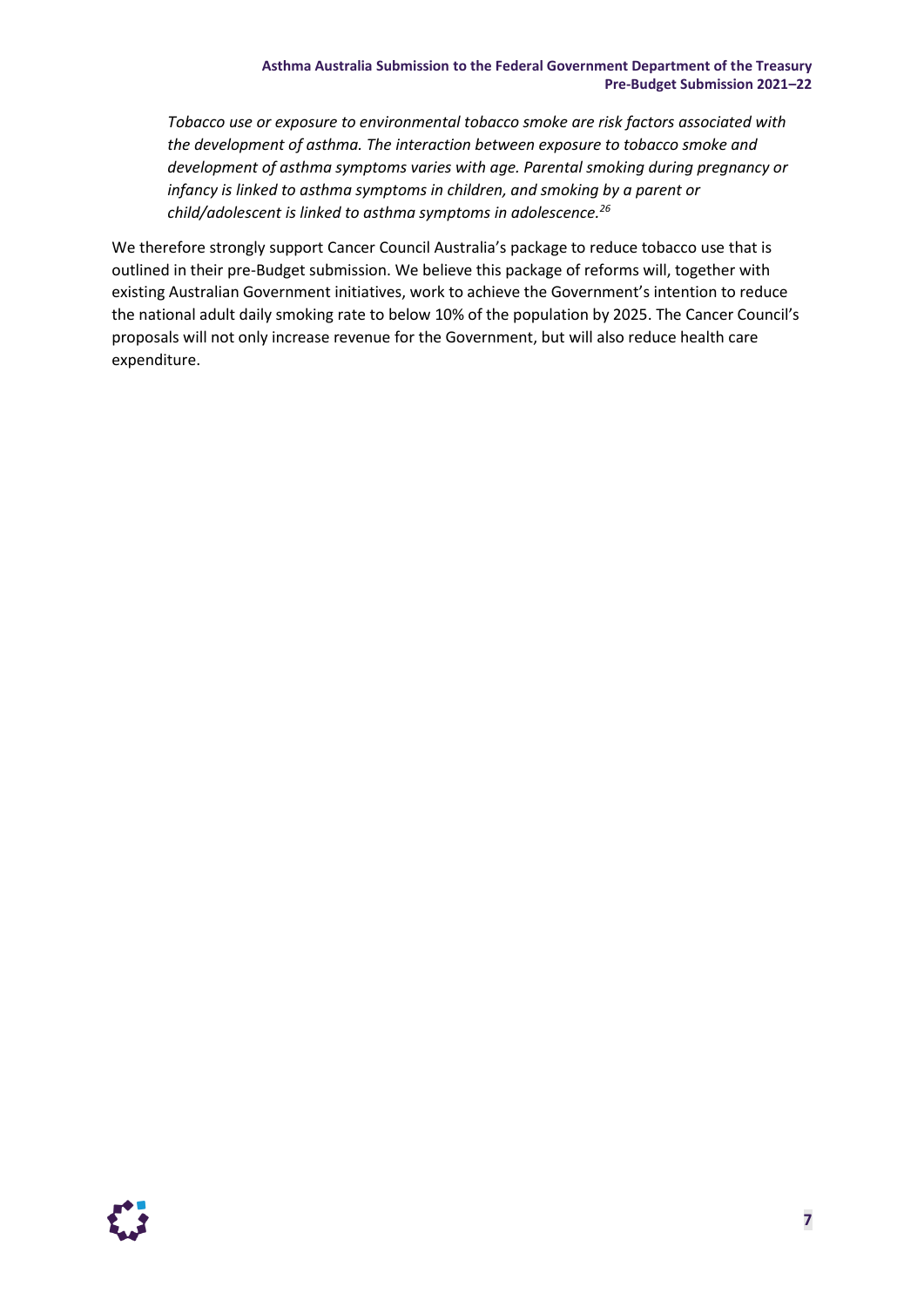# **Funding priority 3: Improving health literacy and self-management of medical conditions**

Areas of weakness in health practice exist in Australia, including the health status and life expectancy of Australia's Aboriginal and Torres Strait Islander peoples (which are much lower than the general population), and the inequitable distribution of health outcomes and risk factors across socio-economic groups.<sup>27</sup> According to the World Health Organization, social inequities and disadvantage are the main reason for unfair and avoidable differences in health outcomes and life expectancy across groups in society.<sup>28</sup>

Addressing these areas of weakness should be a priority for the 2021–22 Budget to increase the life expectancy and quality of life for all people with serious health issues, and in turn reduce the economic burden on the health system.

#### **PROPOSAL: Investing in consumer education, training and support to develop health literacy**

*Information needs to be understood, accessed and used. We need to look at different ways of communicating – not always in words. One size doesn't fit all.*

− Person with asthma

The 2021–22 Budget presents the Australian Government with an opportunity to invest in health literacy, which will empower individuals to educate themselves. Health literacy is the ability of individuals to gain access to, understand and use information in ways which promote and maintain good health for themselves, their families and their communities. <sup>29</sup> Only 41% of adults have the level of individual health literacy needed to meet the complex demands of everyday life, such as understanding and following health advice and making good health care choices. 30

Asthma Australia calls for greater investment in consumer education, training and support to improve health literacy, health knowledge and self-management skills. In the asthma context, this means giving people the information, education, resources and tools they need to prevent, control and effectively manage asthma.

Asthma Australia supports the identification of a national health literacy strategy as a priority policy proposal in the recently published *Self-care for health: a national policy blueprint*. 31

**RECOMMENDATION 5: Asthma Australia recommends greater investment in consumer education, training and support to develop health literacy, including the development of a national health literacy strategy.**

### **PROPOSAL: Investing in technology to improve self-management**

Asthma Australia supports greater investment in technology in order to activate self-management at scale and believes that such investment should be made in the 2021–22 Budget. *Self-care for health: a national policy blueprint* states, "self-management…[describes] self-care relating to established health conditions".<sup>32</sup> Most people with asthma can self-manage their condition, and the evidence supports this approach: self-management has the potential to almost halve the risk of hospitalisation. 33

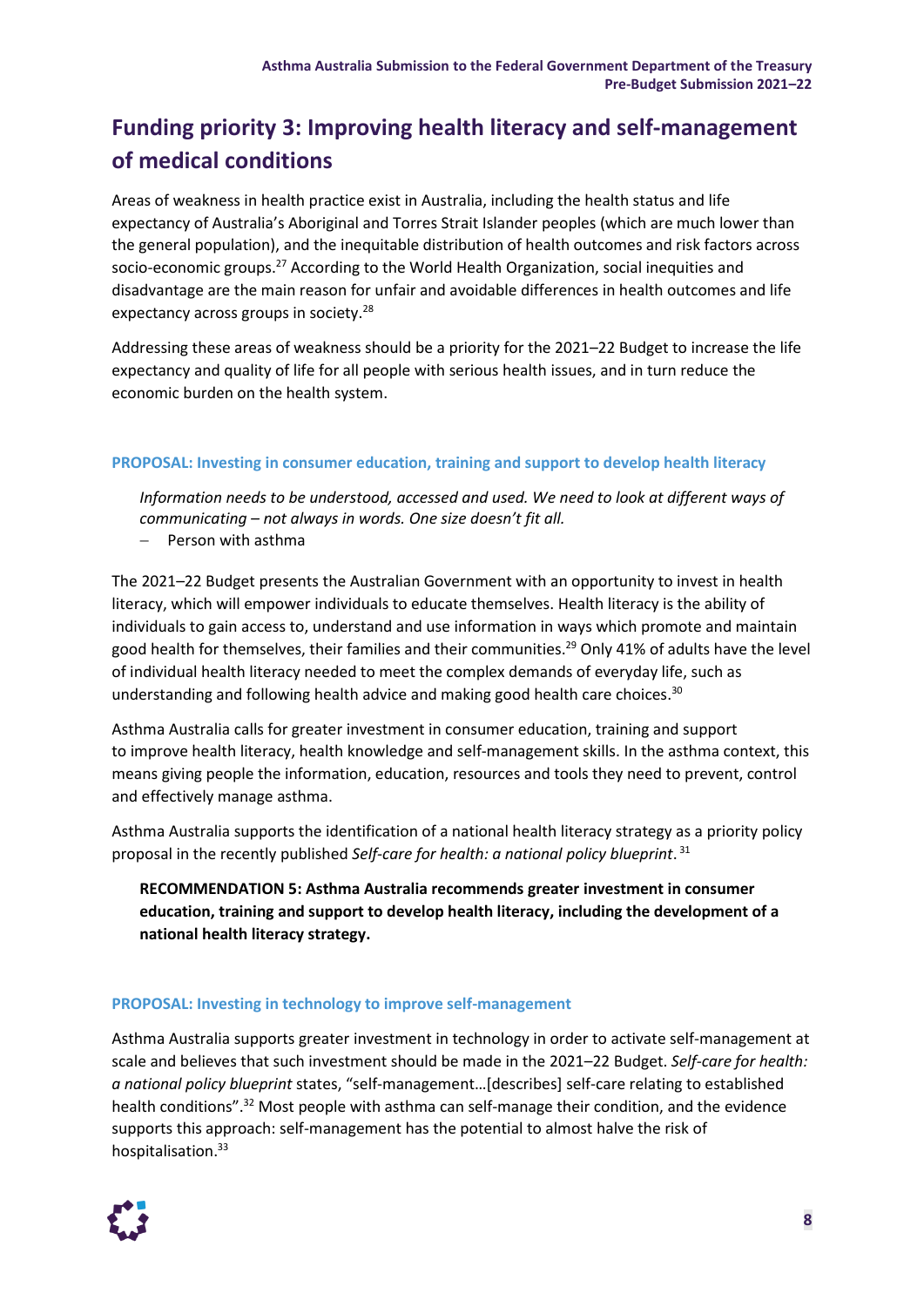#### **Asthma Australia Submission to the Federal Government Department of the Treasury Pre-Budget Submission 2021–22**

In the asthma context, consumer self-management would be strengthened with support for:

- Portable, accessible and integrated medical records to support consumers to access the health care they need when they need it.<sup>34</sup> This will avoid the trauma consumers associate with re-telling their story.
- Digital asthma action plans, in order to increase access to and uptake of asthma actions plans, as less than one-third (31%) of people with asthma have an asthma action plan, despite the recommendation that every person with asthma have one. 35
- mHealth technology linked to smartphones to support people with some of the challenges of self-managing their asthma – tracking inhaler use, inhaler technique, avoiding triggers and recognising worsening symptoms.

**RECOMMENDATION 6: Asthma Australia recommends greater investment in technology to help activate self-management at scale, including: portable, accessible and integrated medical records; digital asthma plans; and linking mHealth technology to smartphones.**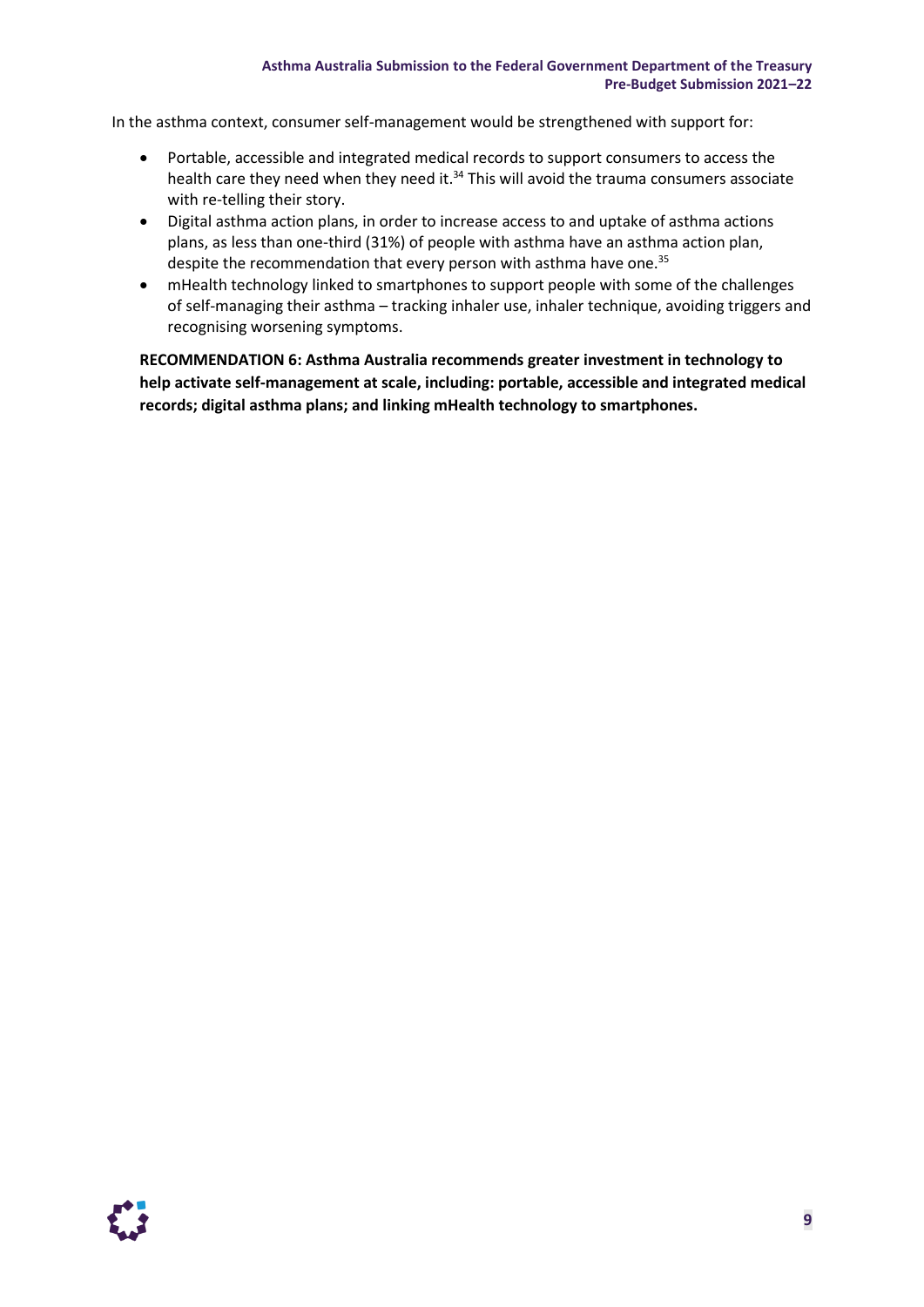# **Funding priority 4: Increasing funding to bridge the gap between research-based knowledge and practice and reduce the economic burden of asthma**

Asthma Australia calls for the Australian Government to include targeted investments in evidence-based preventive health interventions in the 2021–22 Budget, such as measures to increase diffusion of best practice and bridge the gap between research-based knowledge and practice.

One of the eight principles underpinning the *National Asthma Strategy 2018*, is that "rigorous, relevant and current evidence informs best practice and strengthens the knowledge base to effectively prevent and manage asthma and other chronic conditions".<sup>36</sup> The strategy goes on to call for a National Asthma Research Agenda, which will focus, coordinate and translate quality research into policy and practice.<sup>37</sup>

Best practice asthma care is both effective and efficient. It results in improved health outcomes and quality of life for people with asthma, and substantial reductions in asthma morbidity and associated costs.<sup>38</sup> It may also improve outcomes for other chronic conditions that commonly coexist with and can affect asthma.

#### **PROPOSAL: Investment to bridge the gap between research-based knowledge and practice**

Research into chronic conditions, including asthma, should be a priority for the Australian Government. Around half of Australians have one or more chronic conditions<sup>39</sup> and the cost of treating chronic disease accounts for more than a third of the national health budget. In the 2019 Organisation for Economic Co-Operation and Development report *Health at a Glance*, Australia ranked in the bottom three performing economies for asthma-related hospital presentations.<sup>40</sup> Investment is needed to strengthen the evidence base for asthma prevention through research, evidence and data.

Investing in the gap between research-based knowledge and practice will require a focus on implementation of science and health service research. Education, training and support for consumers and the workforce will also be critical to ensure prevention efforts reflect new scientific discoveries. Without such investment, there will not be a significant reduction in asthma-related hospital presentations and the cost of treating chronic disease will continue to be a burden on the Budget.

### **RECOMMENDATION 7: Asthma Australia recommends investment to bridge the gap between research-based knowledge and practice, including increased funding for:**

- **Implementation science and health service research**
- **Consumer education, training and support**
- **Workforce education, training and support**

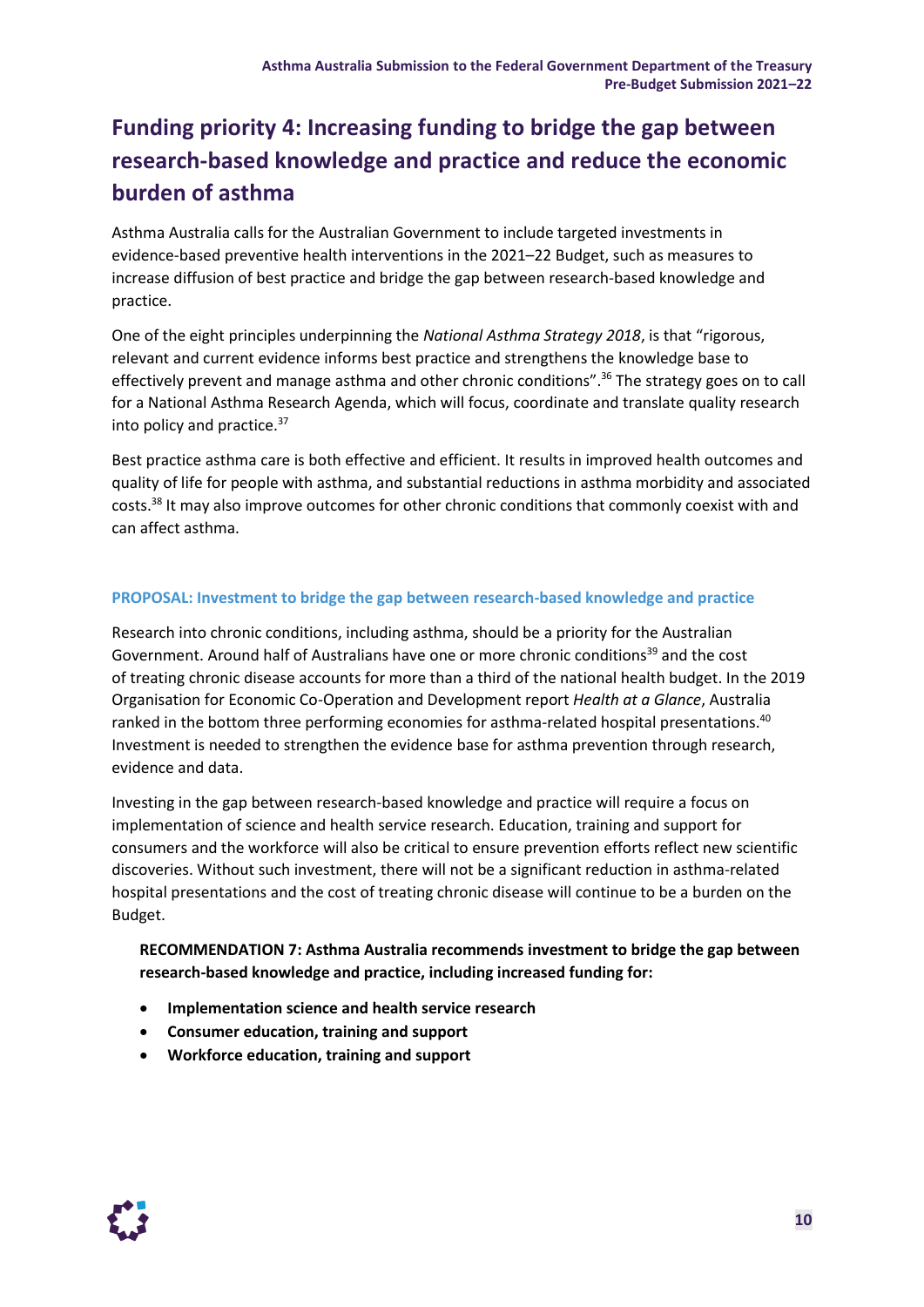### **PROPOSAL: Investment in asthma research to reduce the economic burden of the disease on the health system**

More research needs to be undertaken into understanding how to prevent the onset of asthma. Preventing asthma in childhood prevents lifelong illness, reduced quality of life and future airways disease. An investment in early prevention would therefore divert people from engaging with the health system, and in turn would reduce the economic burden on the health system.

Asthma Australia recommends investing in asthma research and strengthening emerging evidence to better understand how to prevent the onset of asthma (primary prevention of asthma), and to prevent and delay disease progression (secondary and tertiary prevention). This investment needs to be in addition to the funding provided for research through the Medical Research Future Fund.

**RECOMMENDATION 8: Asthma Australia recommends investing in asthma research to better understand how to prevent the onset of asthma and to prevent and delay disease progression.**

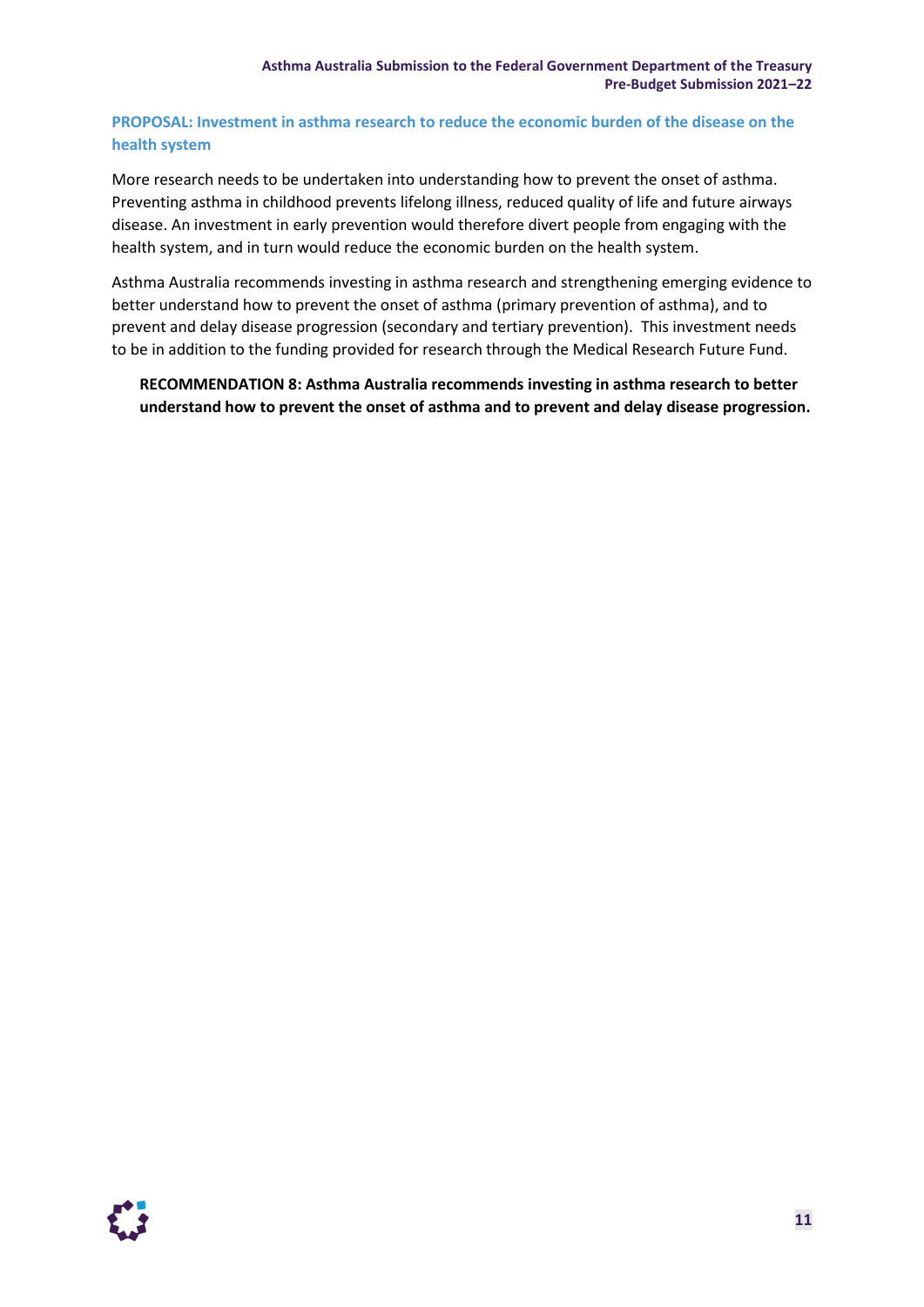### **Summary of recommendations**

**RECOMMENDATION 1: Asthma Australia seeks funding from the Australian Government of \$1.5M over two years to research, design and test the AirSmart campaign in at least one jurisdiction.**

**RECOMMENDATION 2: Asthma Australia asks the Australian Government to extend the 'Essential Medical Equipment Payment' to people with asthma and air purifiers to reduce the financial barrier to minimising the health impacts of bushfire smoke.**

**RECOMMENDATION 3: Asthma Australia recommends increased expenditure on preventive health in Australia, including a target of 5% of health expenditure for prevention and public health measures.**

**RECOMMENDATION 4: Asthma Australia recommends appropriately and adequately resourcing the National Preventive Health Strategy to enable effective implementation, including monitoring and reporting outcomes against baseline measures.**

**RECOMMENDATION 5: Asthma Australia recommends greater investment in consumer education, training and support to develop health literacy, including the development of a national health literacy strategy.**

**RECOMMENDATION 6: Asthma Australia recommends greater investment in technology to help activate self-management at scale, including: portable, accessible and integrated medical records; digital asthma plans; and linking mHealth technology to smartphones.**

**RECOMMENDATION 7: Asthma Australia recommends investment to bridge the gap between research-based knowledge and practice, including increased funding for:** 

- **Implementation science and health service research**
- **Consumer education, training and support**
- **Workforce education, training and support**

**RECOMMENDATION 8: Asthma Australia recommends investing in asthma research to better understand how to prevent the onset of asthma and to prevent and delay disease progression.**

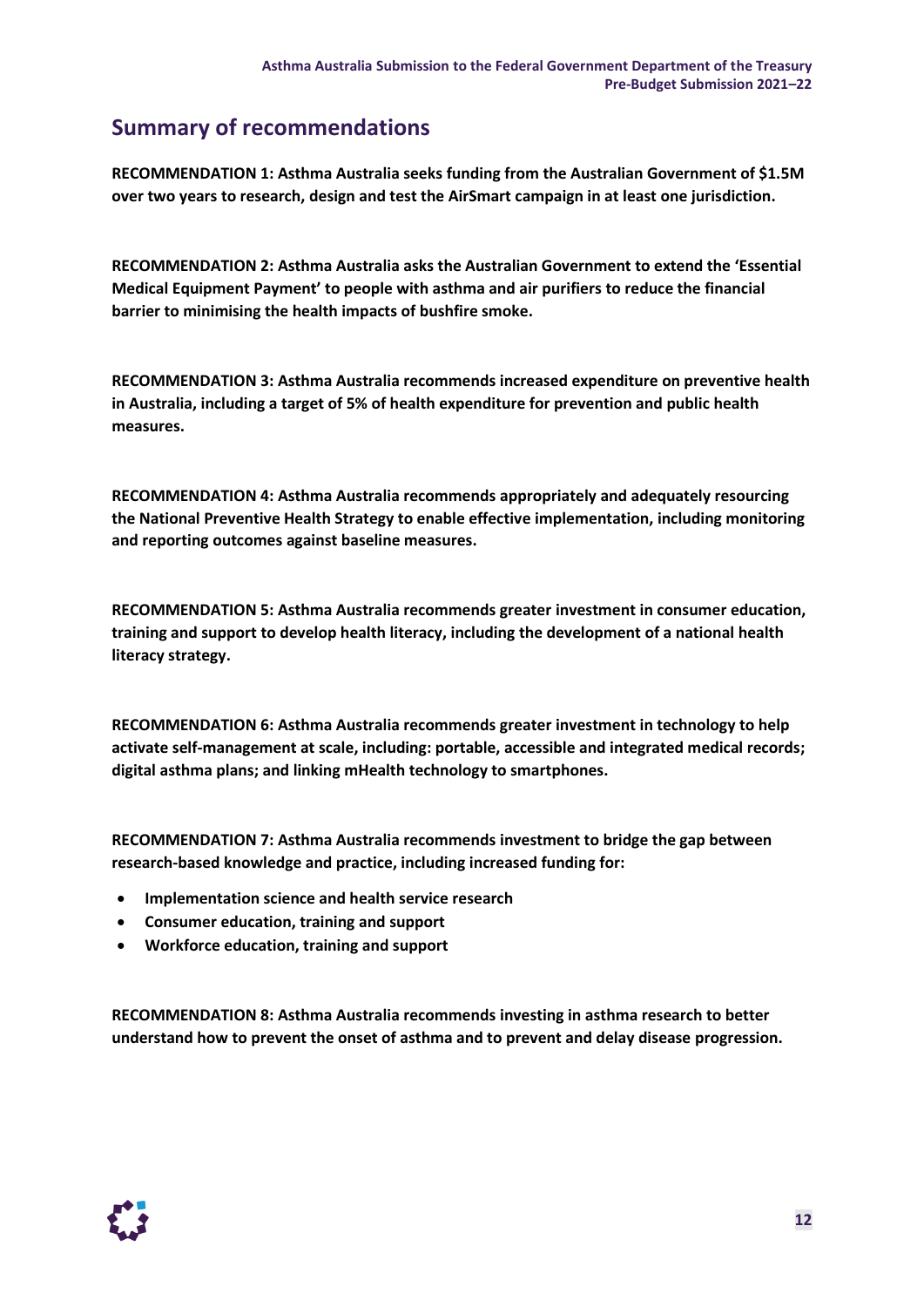### **References**

3 AIHW 2019. Australian Burden of Disease Study: impact and causes of illness and death in Australia 2015. Australian Burden of Disease series no. 19. Cat. no. BOD 22. Canberra: AIHW.

<sup>4</sup> ABS 2020. Causes of Death, Australia, 2019. Canberra: ABS.

<sup>5</sup> ABS 2020. *Causes of Death, Australia, 2019*. Canberra: ABS.

<sup>6</sup> Commonwealth of Australia 2017. National Asthma Strategy 2018.

<sup>7</sup> Organisation for Economic Co-Operation and Development (OECD) 2017. Health at a Glance 2017. Accessed online: [https://www.oecd-ilibrary.org/docserver/health\\_glance-2017-](https://www.oecd-ilibrary.org/docserver/health_glance-2017-en.pdf?expires=1611031021&id=id&accname=guest&checksum=CFFC61839E2237B8267DE851825F8967)

[en.pdf?expires=1611031021&id=id&accname=guest&checksum=CFFC61839E2237B8267DE851825F8967](https://www.oecd-ilibrary.org/docserver/health_glance-2017-en.pdf?expires=1611031021&id=id&accname=guest&checksum=CFFC61839E2237B8267DE851825F8967) (accessed 27 January 2021).

8 Independent Hospital Pricing Authority (IHPA) 2016. National Hospital Cost Data Collection, Australian Public Hospitals Cost Report, Round 18 (Financial year 2013-14).<br>9 Acthma Australia and National Asthma Cou

Asthma Australia and National Asthma Council 2015. *Hidden Cost of Asthma Report*. Canberra: Deloitte Access Economics

Asthma Australia and National Asthma Council 2015. *Hidden Cost of Asthma Report*. Canberra: Deloitte Access Economics  $11$  Centre for Air pollution, energy and health Research-CAR 2019. Bushfire smoke: what are the health impacts and what can

we do to minimise exposure? Accessed online: https://www.car-cre.org.au/factsheets (accessed 27 January 2021). <sup>12</sup> Nicolas Borchers Arriagada, Andrew J Palmer, David MJS Bowman, Geoffrey G Morgan, Bin B Jalaludin, Fay H Johnston,

2020. 'Unprecedented smoke-related health burden associated with the 2019-20 bushfires in eastern Australia'. Medical Journal of Australia 213 (6), pp. 282-283.

<sup>13</sup> Fay H. Johnston, Nicolas Borchers-Arriagada, Geoffrey G. Morgan, Bin Jalaludin, Andrew J. Palmer, Grant J. Williamson and David M. J. S. Bowman,  2021. Unprecedented health costs of smoke-related PM2.5 from the 2019–20 Australian megafires'. Nature Sustainability 4, pp. 42–47.

<sup>14</sup> Tamara Tabbakh, Angela Volkov, Melanie Wakefield, Suzanne Dobbinson, 2019. Implementation of the SunSmart program and population sun protection behaviour in Melbourne, Australia: Results from cross-sectional summer surveys from 1987 to 2017'. PLOS Medicine 16(10).

<sup>15</sup> Asthma Australia 2020. Bushfire Smoke Impact Survey 2019-2020, p. 14.

<sup>16</sup> Asthma Australia 2020. Asthma Australia Bushfire Smoke Impact Survey 2019-2020: Key Findings Report, p. 4.

<sup>17</sup> Sotiris Vardoulakis, Bin B Jalaludin, Geoffrey G Morgan, Ivan C Hanigan, Fay H Johnston, 2020. 'Bushfire smoke: urgent need for a national health protection strategy'. Medical Journal of Australia 212(8), pp. 349-353.

<sup>18</sup> Australian Government Services Australia 2019. Essential Medical Equipment Payment, Who can get it and how much you can get. Accessed online: https://www.servicesaustralia.gov.au/individuals/services/centrelink/essential-medicalequipmentpayment/who-can-get-it-and-how-much-you-can-get (accessed 27 January 2021).

<sup>19</sup> Hannah Jackson, Alan Shiell, 2017. Preventive health: How much does Australia spend and is it enough? Canberra: Foundation for Alcohol Research and Education (FARE).

<sup>20</sup> Queensland Health 2018. The health of Queenslanders 2018. Report of the Chief Health Officer Queensland. Brisbane: Queensland Government.

<sup>21</sup> OECD. *OECD.Stat*. Accessed online: <https://stats.oecd.org/Index.aspx?ThemeTreeId=9> (accessed 27 January 2021).

<sup>22</sup> Public Health Association of Australia, 2017. Primary Health Care Policy; Consumers Health Forum of Australia, 2019. Priorities for the 2019 Federal Election. Accessed online: [https://chf.org.au/publications/making-health-better-priorities-2019](http://www.ginasthma.org/) [federal-election](http://www.ginasthma.org/) (accessed 27 January 2021).

<sup>23</sup> Hannah Jackson, Alan Shiell, 2017. Preventive health: How much does Australia spend and is it enough? Canberra: FARE. <sup>24</sup> AIHW 2020. Asthma, associated comorbidities and risk factors. Cat. no: ACM 41. Accessed online:

https://www.aihw.gov.au/getmedia/6a4903a6-26d5-4daa-8aaa-2544f1b44936/Asthma-associated-comorbidities-and-riskfactors.pdf.aspx?inline=true (accessed 29 Janaury 2021), p. 8.

<sup>25</sup> AIHW 2020. Asthma, associated comorbidities and risk factors. Cat. no: ACM 41. Accessed online:

https://www.aihw.gov.au/getmedia/6a4903a6-26d5-4daa-8aaa-2544f1b44936/Asthma-associated-comorbidities-and-riskfactors.pdf.aspx?inline=true (accessed 29 Janaury 2021), p. 8.



<sup>&</sup>lt;sup>1</sup> Australian Bureau of Statistics (ABS) 2018. National Health Survey: First Results 2017-18. ABS Cat no. 4364.0.55.001. Canberra: ABS. Accessed online: http://www.abs.gov.au/AUSSTATS/abs@.nsf/DetailsPage/4364.0.55.0012017-

<sup>1=8?</sup>OpenDocument (accessed 9 December 2020).

<sup>&</sup>lt;sup>2</sup> Australian Institute of Health and Welfare (AIHW) 2019. Asthma. Cat. no. ACM 33 [Online]. Canberra: AIHW. Accessed online: [https://www.aihw.gov.au/reports/chronic-respiratory-conditions/asthma](https://asthma.org.au/what-we-do/research/our-impact/our-projects/vitamin-d-during-pregnancy-and-infant-respiratory-outcomes-megan-jensen/) (accessed 1 July 2020); Australian Centre for Asthma Monitoring (ACAM) 2004. Measuring the impact of asthma on quality of life in the Australian population. Cat. no. ACM 3. Canberra: ACAM, AIHW.; ACAM 2011. Asthma in Australia 2011. Canberra: ACAM, AIHW.